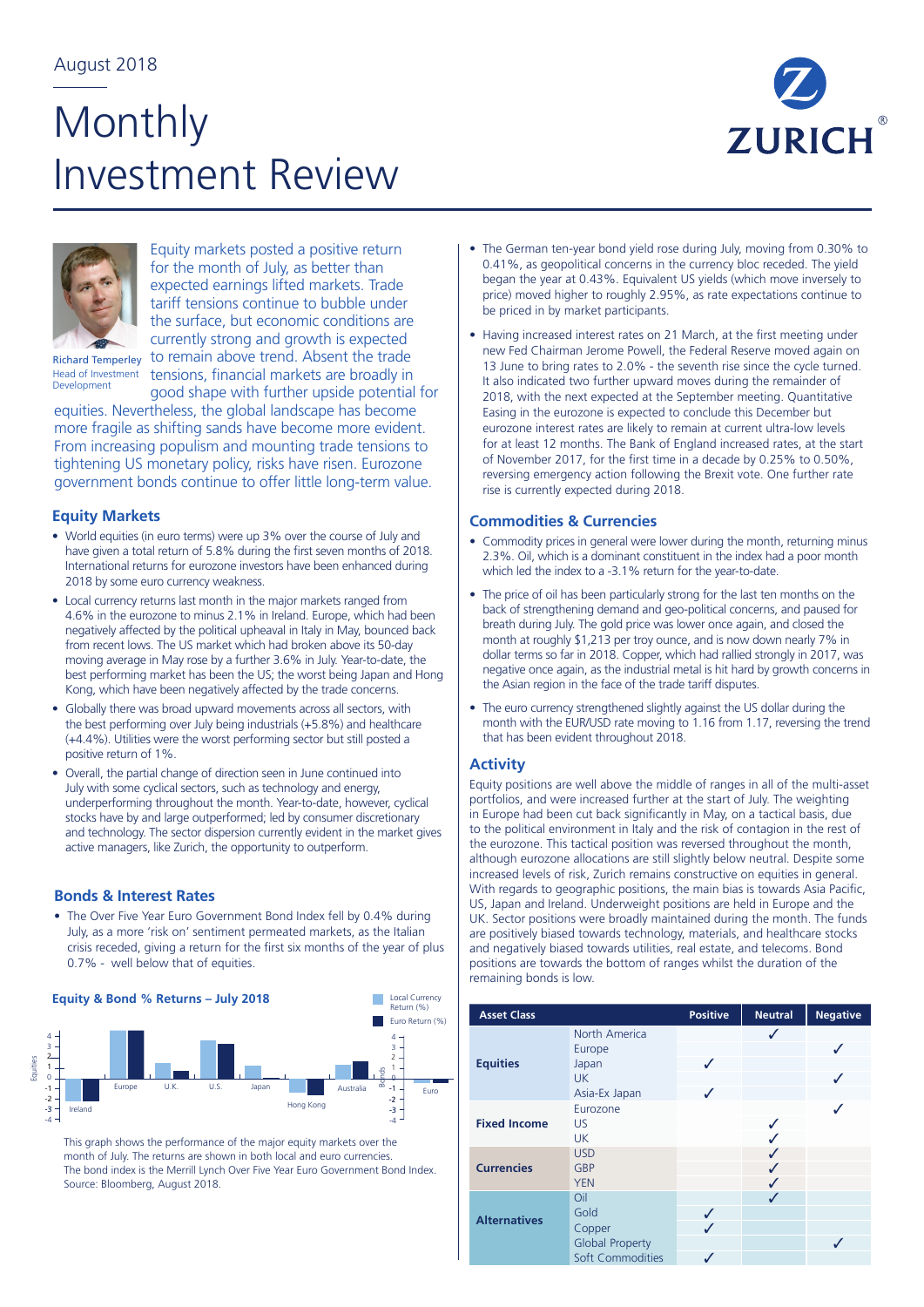#### Zurich Life Annualised Performance to 1 August 2018

| an en en en mandanse an en en man een en mag    |                        |         |         |         | Annualised |          |          |                          |
|-------------------------------------------------|------------------------|---------|---------|---------|------------|----------|----------|--------------------------|
|                                                 | Year to<br><b>Date</b> | 1 Year  | 3 Years | 5 Years | 10 Years   | 15 Years | 20 years | <b>Fund Size (Euros)</b> |
| Prisma Multi-Asset Funds <sup>+</sup>           |                        |         |         |         |            |          |          |                          |
| Prisma 2                                        | 0.1%                   | 0.8%    | 0.5%    | N/S     | N/S        | N/S      | N/S      | 187,922,025              |
| Prisma <sup>B</sup>                             | 1.0%                   | 3.2%    | 1.9%    | N/S     | N/S        | N/S      | N/S      | 807,662,671              |
| Prisma 4                                        | 2.3%                   | 7.3%    | 4.4%    | N/S     | N/S        | N/S      | N/S      | 968,283,684              |
| Prisma <sup>5</sup>                             | 3.0%                   | 9.7%    | 5.5%    | N/S     | N/S        | N/S      | N/S      | 404,334,685              |
| Prisma <sup>6</sup>                             | 4.7%                   | 11.2%   | 6.0%    | N/S     | N/S        | N/S      | N/S      | 39,020,231               |
| <b>Managed Funds</b>                            |                        |         |         |         |            |          |          |                          |
| <b>Cautiously Managed</b>                       | 2.1%                   | 5.1%    | 3.4%    | 7.7%    | 7.2%       | N/S      | N/S      | 455, 145, 678            |
| Sector Average                                  | 0.0%                   | 2.2%    | 2.1%    | 4.1%    | 3.8%       | 3.8%     | 3.6%     |                          |
| <b>Balanced</b>                                 | 3.6%                   | 7.9%    | 4.7%    | 9.7%    | 7.9%       | 7.7%     | 5.6%     | 1,718,989,370            |
| Sector Average                                  | 0.9%                   | 4.8%    | 2.8%    | 7.0%    | 5.5%       | 5.3%     | 3.9%     |                          |
| Performance                                     | 4.6%                   | 10.0%   | 5.7%    | 10.8%   | 8.3%       | 8.1%     | 5.6%     | 1,388,374,841            |
| Dynamic                                         | 5.1%                   | 11.1%   | 6.1%    | 11.4%   | 8.7%       | 8.6%     | 5.6%     | 1,667,463,771            |
| <b>FinEx Sector Average</b>                     | 2.0%                   | 6.5%    | 4.0%    | 7.8%    | 6.2%       | 5.6%     | 4.4%     |                          |
| <b>Protected Funds</b>                          |                        |         |         |         |            |          |          |                          |
| Protected 70                                    | 2.5%                   | 6.1%    | 1.3%    | 6.1%    | N/S        | N/S      | N/S      | 20,392,326               |
| Protected 80                                    | 1.0%                   | 3.1%    | $-0.2%$ | 3.6%    | N/S        | N/S      | N/S      | 35,343,255               |
| Protected 90                                    | $-1.2%$                | $-1.5%$ | $-2.3%$ | 0.1%    | N/S        | N/S      | N/S      | 10,434,391               |
| Cash                                            |                        |         |         |         |            |          |          |                          |
| Secure                                          | 0.0%                   | 0.0%    | 0.0%    | 0.0%    | 0.4%       | 1.1%     | 1.8%     | 232,808,081              |
| Cash Fund                                       | $-0.5%$                | $-0.9%$ | $-0.8%$ | $-0.6%$ | $-0.2%$    | N/S      | N/S      | 626,804,026              |
| <b>FinEx Sector Average</b>                     | $-0.4%$                | $-0.6%$ | $-0.3%$ | 0.0%    | 0.4%       | 1.0%     | 1.6%     |                          |
| <b>Bond</b>                                     |                        |         |         |         |            |          |          |                          |
| Global Corporate Bond (JP Morgan)               | $-3.2%$                | $-2.5%$ | 1.0%    | 2.2%    | N/S        | N/S      | N/S      | 10,296,977               |
| Global Government Bond (JP Morgan)              | $-1.0%$                | $-0.7%$ | 0.3%    | 1.8%    | N/S        | N/S      | N/S      | 980,069                  |
| Indexed Eurozone Government Bond (BlackRock)    | $-0.4%$                | $-0.3%$ | 1.1%    | 3.4%    | N/S        | N/S      | N/S      | 6,303,273                |
| <b>Active Fixed Income</b>                      | 0.2%                   | 0.4%    | 1.4%    | 5.1%    | 6.1%       | 5.3%     | 5.9%     | 166,075,414              |
| Inflation-Linked Bond                           | $-0.2%$                | 1.7%    | 0.9%    | 1.4%    | N/S        | N/S      | N/S      | 7,668,882                |
| Long Bond                                       | 0.9%                   | 1.9%    | 1.8%    | 6.8%    | 7.0%       | 6.1%     | N/S      | 54,428,800               |
| <b>FinEx Sector Average</b>                     | $-0.5%$                | 0.9%    | 1.4%    | 3.6%    | 4.4%       | 4.0%     | 4.4%     |                          |
| <b>Absolute Return/Diversified Assets Funds</b> |                        |         |         |         |            |          |          |                          |
| Global Targeted Returns Fund (Invesco)          | $-0.5%$                | $-1.9%$ | 0.7%    | N/S     | N/S        | N/S      | N/S      | 92,497,293               |
| Dynamic Diversified Growth (BlackRock)          | 0.6%                   | 2.8%    | 0.7%    | 2.3%    | N/S        | N/S      | N/S      | 15,354,538               |
| <b>Active Asset Allocation</b>                  | 2.8%                   | 8.1%    | 4.6%    | 7.7%    | N/S        | N/S      | N/S      | 350,540,095              |
| <b>Commodity Funds</b>                          |                        |         |         |         |            |          |          |                          |
| Gold                                            | $-3.7%$                | $-3.6%$ | 1.2%    | 0.5%    | N/S        | N/S      | N/S      | 122,802,539              |
| Indexed Global Energy and Metals                | 1.5%                   | 10.8%   | $-0.8%$ | $-4.6%$ | $-7.6%$    | N/S      | N/S      | 13,394,019               |
| <b>Equity Funds (Global)</b>                    |                        |         |         |         |            |          |          |                          |
| 5 Star 5                                        | 4.4%                   | 13.9%   | 5.8%    | 10.8%   | 7.0%       | 7.9%     | N/S      | 213,331,841              |
| <b>International Equity</b>                     | 5.0%                   | 11.6%   | 6.9%    | 12.2%   | 9.6%       | 8.8%     | 6.6%     | 1,736,390,129            |
| Global Select (Threadneedle)                    | 6.9%                   | 16.8%   | 8.8%    | 13.6%   | 10.5%      | 9.6%     | N/S      | 6,606,435                |
| Indexed Global Equity (BlackRock)**             | 5.6%                   | 13.1%   | 6.3%    | 11.7%   | N/S        | N/S      | N/S      | 100,649,239              |
| <b>FinEx Sector Average</b>                     | 3.8%                   | 9.8%    | 5.1%    | 9.6%    | 7.8%       | 6.9%     | 4.2%     |                          |
| <b>Equity Funds (European)</b>                  |                        |         |         |         |            |          |          |                          |
| 5 Star 5 Europe                                 | 1.8%                   | 7.5%    | 6.0%    | 11.9%   | 8.2%       | N/S      | N/S      | 120,188,298              |
| European Select (Threadneedle)                  | 3.3%                   | 7.4%    | 3.6%    | 9.5%    | 11.0%      | 9.8%     | N/S      | 10,923,352               |
| <b>FinEx Sector Average</b>                     | 2.6%                   | 6.1%    | 3.1%    | 8.8%    | 6.8%       | 7.7%     | 5.2%     |                          |

**Source: Financial Express as at 1/08/2018**

**Annual management charges (AMC) apply. The fund returns shown are net of the AMC deducted by each provider in their unit prices. This will vary for each provider, and any difference will impact the relative performance of the funds shown. The fund returns are based on an investment in the funds and do not represent the returns achieved by individual policies linked to the funds. These fund returns may be before the full AMC is applied to a policy. The actual returns on policies linked to the specified fund will be lower because of the effects of charges and in some cases a higher management charge.**

**<sup>+</sup>** The Prisma Multi-Asset Funds were previously known as the Pathway Multi-Asset Funds.

\*\* Performance using most recent data available.

N/S = Not Started.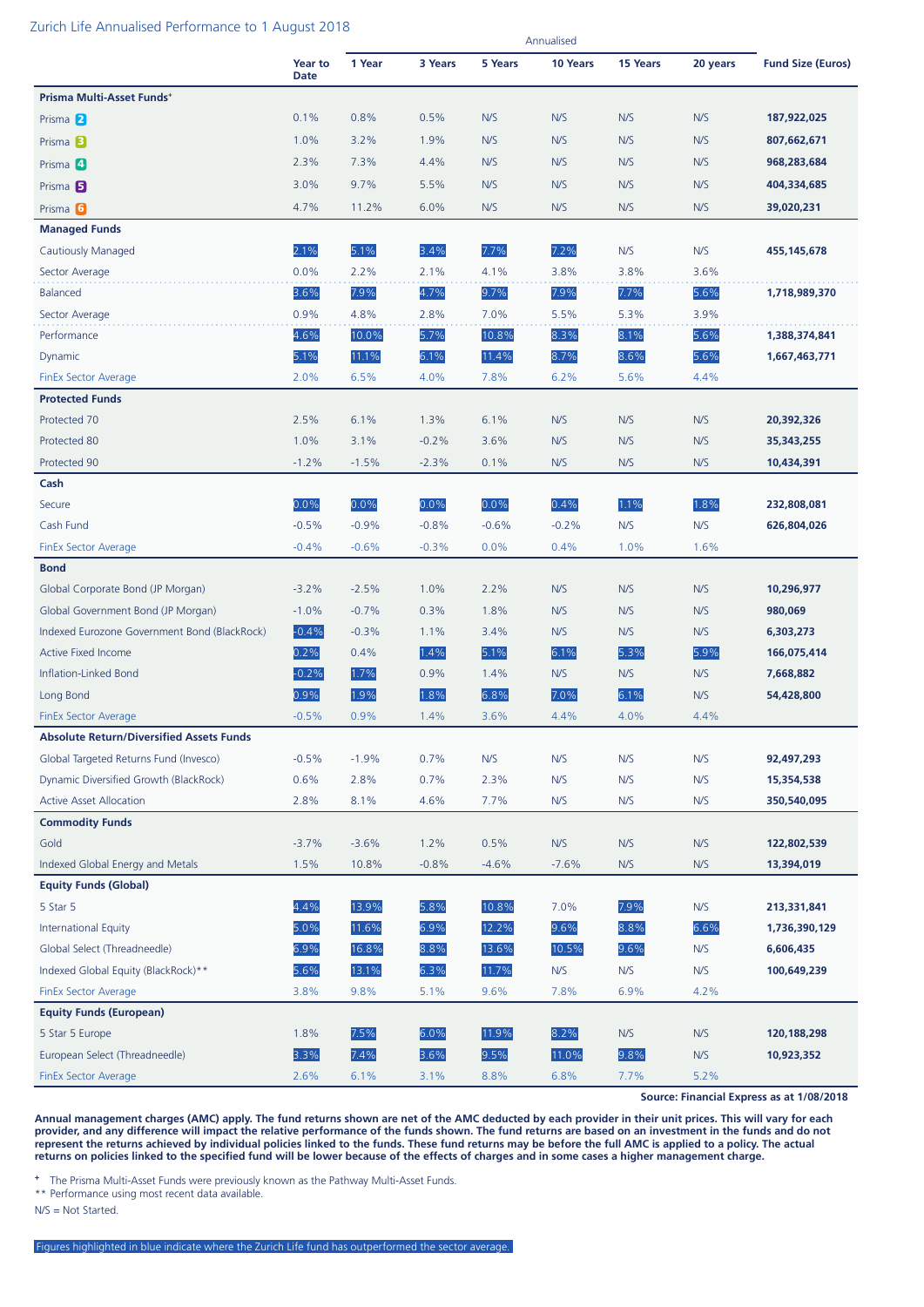| <b>Equity Funds (Euro)</b>                 |         |         |         |         |         |       |      |              |
|--------------------------------------------|---------|---------|---------|---------|---------|-------|------|--------------|
| <b>Eurozone Equity</b>                     | 3.4%    | 7.7%    | 5.3%    | 10.4%   | 7.7%    | 9.7%  | N/S  | 91,520,866   |
| Indexed Eurozone Equity (BlackRock)        | 1.5%    | 5.0%    | 3.2%    | 8.9%    | N/S     | N/S   | N/S  | 8,240,074    |
| Sector Average                             | 1.8%    | 5.2%    | 3.6%    | 8.6%    | 5.6%    | 6.1%  | 3.5% |              |
| <b>Equity Funds (Irish)</b>                |         |         |         |         |         |       |      |              |
| <b>Irish Equity</b>                        | $-0.2%$ | 5.7%    | 5.2%    | 13.2%   | 7.6%    | N/S   | N/S  | 16,955,024   |
| <b>FinEx Sector Average</b>                | $-1.8%$ | 2.8%    | 1.9%    | 10.6%   | 5.6%    | 4.3%  | 3.0% |              |
| <b>Equity Fund (American)</b>              |         |         |         |         |         |       |      |              |
| 5 Star 5 Americas                          | 9.4%    | 17.1%   | 8.0%    | 14.6%   | 11.1%   | N/S   | N/S  | 65, 163, 877 |
| American Select (Threadneedle)             | 12.0%   | 19.6%   | 10.4%   | 15.5%   | 13.8%   | 9.6%  | N/S  | 11,848,577   |
| <b>FinEx Sector Average</b>                | 7.0%    | 13.7%   | 8.0%    | 13.6%   | 12.0%   | 8.2%  | 4.9% |              |
| <b>Equity Funds (Far East Asia)</b>        |         |         |         |         |         |       |      |              |
| 5 Star 5 Asia Pacific                      | 1.9%    | 9.4%    | 10.5%   | 11.3%   | 6.3%    | N/S   | N/S  | 82,772,084   |
| Asia Pacific Equity                        | 2.7%    | 10.1%   | 9.7%    | 10.3%   | N/S     | N/S   | N/S  | 10,666,096   |
| <b>FinEx Sector Average</b>                | 0.3%    | 6.3%    | 5.2%    | 7.5%    | 6.8%    | 8.3%  | 8.1% |              |
| <b>Equity Funds (High Yield)</b>           |         |         |         |         |         |       |      |              |
| Dividend Growth                            | 1.3%    | 5.2%    | 5.0%    | 10.6%   | 9.6%    | N/S   | N/S  | 224,232,848  |
| <b>FinEx Sector Average</b>                | 3.8%    | 9.8%    | 5.1%    | 9.6%    | 7.8%    | 6.9%  | 4.2% |              |
| <b>Equity Funds (Emerging Market)</b>      |         |         |         |         |         |       |      |              |
| Emerging Markets Opportunities (JP Morgan) | $-2.1%$ | 6.8%    | 9.5%    | N/S     | N/S     | N/S   | N/S  | 7,058,457    |
| <b>FinEx Sector Average</b>                | $-2.6%$ | 4.5%    | 5.0%    | 7.2%    | 4.4%    | 9.0%  | N/S  |              |
| <b>Equity Funds (Specialist)</b>           |         |         |         |         |         |       |      |              |
| Indexed Top Tech 100                       | 16.3%   | 24.4%   | 14.7%   | 22.1%   | 18.3%   | 12.0% | N/S  | 57,907,603   |
| <b>FinEx Sector Average</b>                | 2.1%    | 6.2%    | 1.8%    | 4.9%    | 2.5%    | 3.8%  | 3.2% |              |
| <b>Property Funds</b>                      |         |         |         |         |         |       |      |              |
| Fund of REITs                              | $-2.3%$ | 6.2%    | 3.0%    | N/S     | N/S     | N/S   | N/S  | 20,735,611   |
| Indexed European (Ex-UK) Property          | 4.5%    | 12.2%   | 8.4%    | 12.2%   | 9.3%    | N/S   | N/S  | 76,406,865   |
| <b>Indexed Australasia Property</b>        | 3.3%    | 6.5%    | 4.2%    | 8.0%    | 7.2%    | N/S   | N/S  | 54,551,123   |
| <b>FinEx Sector Average</b>                | 2.1%    | 5.8%    | 4.5%    | 7.4%    | 0.2%    | 2.6%  | 5.4% |              |
| <b>Funds Closed to New Business</b>        |         |         |         |         |         |       |      |              |
| <b>Indexed Eurozone Property</b>           | 4.3%    | 13.1%   | 9.4%    | 12.5%   | 7.3%    | N/S   | N/S  | 20,654,788   |
| Indexed India Equity                       | $-0.2%$ | 4.5%    | 2.9%    | 11.6%   | 6.2%    | N/S   | N/S  | 10,744,356   |
| Income Opportunity (JP Morgan)             | $-0.3%$ | $-0.7%$ | 1.0%    | 0.7%    | N/S     | N/S   | N/S  | 6,598,762    |
| <b>Diversified Assets</b>                  | 2.8%    | 8.0%    | 3.1%    | 5.7%    | 4.5%    | N/S   | N/S  | 12,059,130   |
| Earth Resources                            | 3.1%    | 9.2%    | $-1.5%$ | $-3.6%$ | $-5.3%$ | N/S   | N/S  | 4,631,571    |
| <b>Green Resources</b>                     | 2.4%    | 11.6%   | 1.8%    | 3.4%    | $-4.3%$ | N/S   | N/S  | 3,806,886    |
| Small Cap Europe (Pictet)                  | $-0.3%$ | 5.3%    | 5.8%    | N/S     | N/S     | N/S   | N/S  | 2,259,977    |

**Warning: Past performance is not a reliable guide to future performance.** 

**Warning: The value of your investment may go down as well as up.** 

**Warning: Benefits may be affected by changes in currency exchange rates.** 

**Warning: If you invest in this fund you may lose some or all of the money you invest.**